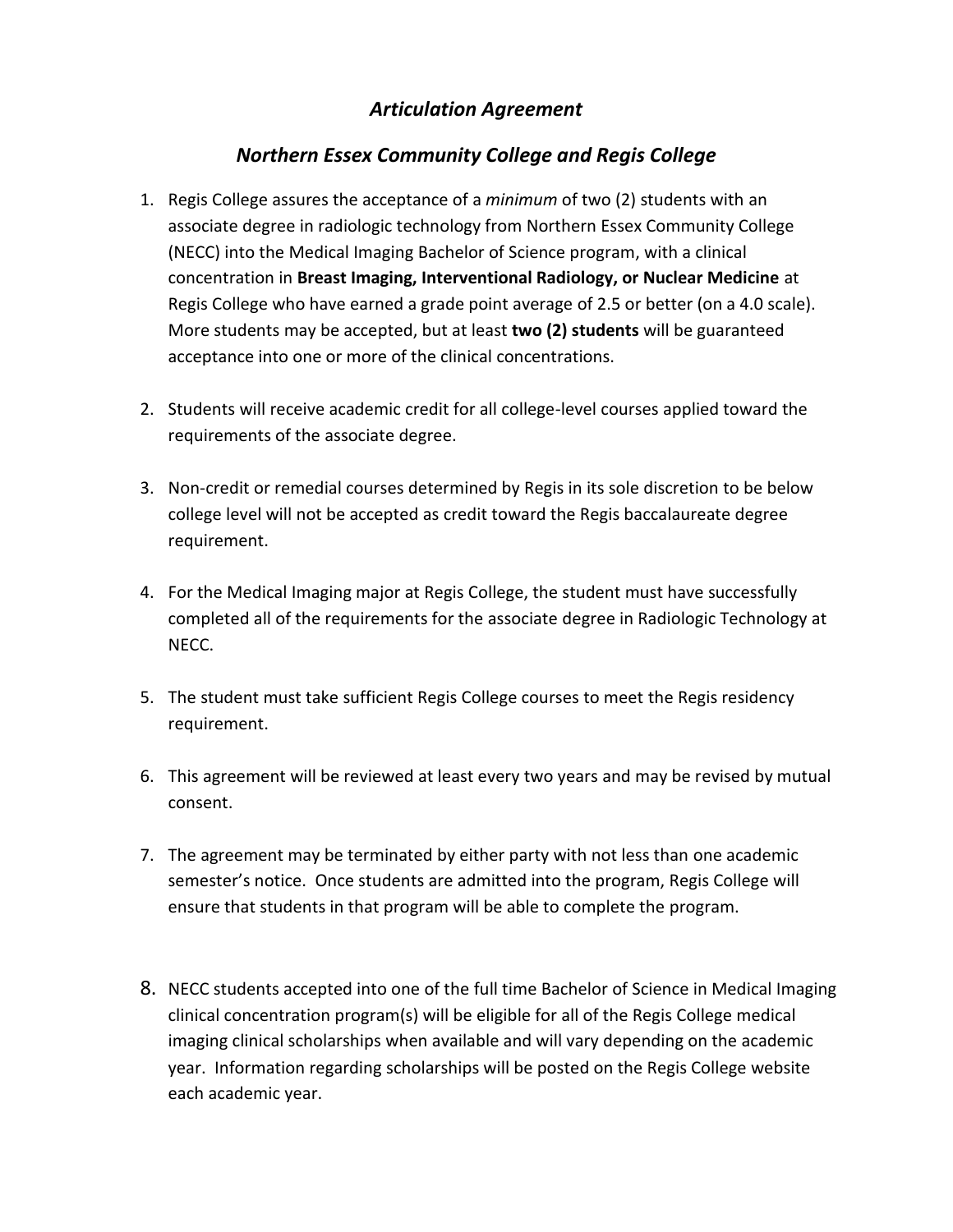# Signature Page

| Lane Glenn, Ph. D<br>President<br>Northern Essex Community College                              | Date | Antoinette Hays, PhD, RN<br>President<br>Regis College                                                                            | Date |
|-------------------------------------------------------------------------------------------------|------|-----------------------------------------------------------------------------------------------------------------------------------|------|
| William Heineman, Ed. D<br>Vice President, Academic Affairs<br>Northern Essex Community College | Date | David Gilmore, MS, CMT, RT(R)(N)<br>Associate Dean, Academic Affairs<br>Program Director, Medical Imaging<br><b>Regis College</b> | Date |
| Mary Farrell, MS<br>Dean, Health Professions<br>Northern Essex Community College                | Date | Penelope Glynn, PhD, RN<br>Dean, SNSHP<br>Regis College                                                                           | Date |

Lynne Davis, Ed.D Date Program Director, Radiologic Technology & Computed Tomography Northern Essex Community College

\_\_\_\_\_\_\_\_\_\_\_\_\_\_\_\_\_\_\_\_\_\_\_\_\_\_\_\_\_\_\_\_\_\_ Grace Young, MSW Date Dean, Academic Advising, Articulation, Transfer, Testing and TriO Northern Essex Community College